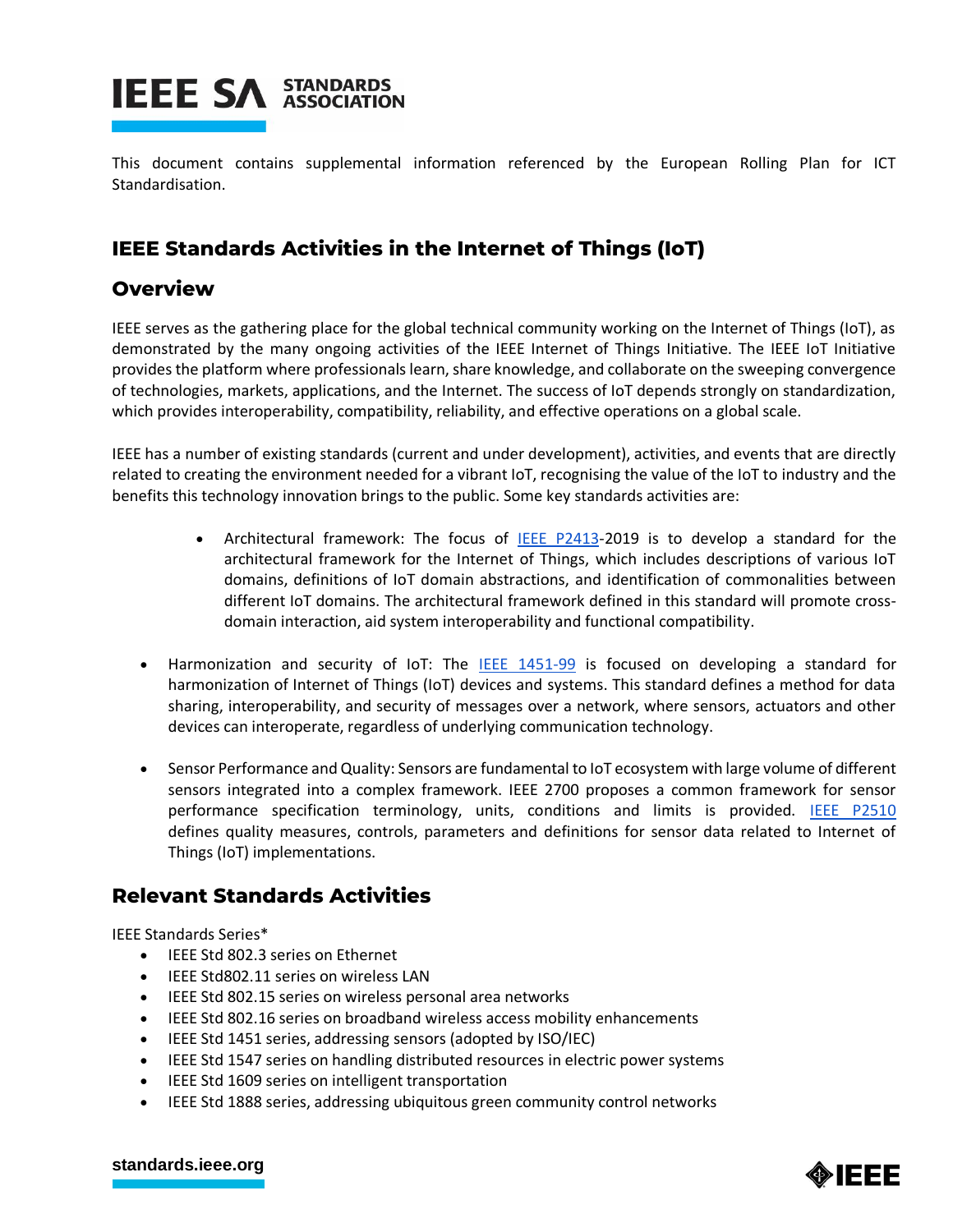

- IEEE Std 1900 series on dynamic spectrum access
- IEEE Std 1901 series on broadband over powerline networks
- IEEE Std 2030 series on the Smart Grid, including electric vehicle infrastructure
- IEEE Std 2040 series on connected, automated, and intelligent vehicles
- IEEE Std 11073 series on point-of-care medical device communication (adopted as ISO/IEEE)

#### Approved Standards\*

- [IEEE Std 754-2008,](http://standards.ieee.org/findstds/standard/754-2008.html) (Adopted as ISO/IEC/IEEE 60559:2011) IEEE Standard for Floating-Point Arithmetic
- [IEEE Std 1284-2000](http://standards.ieee.org/findstds/standard/1284-2000.html) (R2011), IEEE Standard Signaling Method for a Bidirectional Parallel Peripheral Interface for Personal Computers
- [IEEE Std 1285-2005,](http://standards.ieee.org/findstds/standard/1285-2005.html) IEEE Standard for Scalable Storage Interface
- [IEEE Std 1301.3-1992,](http://standards.ieee.org/findstds/standard/1301.3-1992.html) IEEE Standard for a Metric Equipment Practice for Microcomputers--Convection-Cooled With 2.5mm Connectors
- [IEEE Std 1377-2012,](http://standards.ieee.org/findstds/standard/1377-2012.html) IEEE Standard for Utility Industry Metering Communication Protocol Application Layer (End Device Data Tables)
- [IEEE Std 1394-2008,](http://standards.ieee.org/findstds/standard/1394-2008.html) IEEE Standard for a High-Performance Serial Bus
- [ANSI/IEEE Std 1675-2008,](http://standards.ieee.org/findstds/standard/1675-2008.html) IEEE Standard for Broadband Over Powerline Hardware
- [IEEE Std 1701-2011,](http://standards.ieee.org/findstds/standard/1701-2011.html) IEEE Standard for Optical Port Communication Protocol to Complement the Utility Industry End Device Data Tables
- **[IEEE Std 1702-2011,](http://standards.ieee.org/findstds/standard/1702-2011.html) IEEE Standard for Telephone Modem Communication** Protocol to Complement the Utility Industry End Device Data Tables
- [IEEE Std 1703-2012,](http://standards.ieee.org/findstds/standard/1703-2012.html) IEEE Standard for Local Area Network/Wide Area

Network (LAN/WAN) Node Communication Protocol to Complement the Utility Industry End Device Data Tables

[IEEE Std 1775-2010,](http://standards.ieee.org/findstds/standard/1775-2010.html) IEEE Standard for Power Line Communication

Equipment--Electromagnetic Compatibility (EMC) Requirements--Testing and Measurement Methods

- **[IEEE Std 1815-2012,](http://standards.ieee.org/findstds/standard/1815-2012.html) IEEE Standard for Electric Power Systems** Communications--Distributed Network Protocol (DNP3)
- [IEEE Std 1856-2017,](http://standards.ieee.org/findstds/standard/1856-2017.html) Standard Framework for Prognostics and Health Management of Electronic Systems
- **[IEEE Std 1902.1-2009,](http://standards.ieee.org/findstds/standard/1902.1-2009.html) IEEE Standard for Long Wavelength Wireless Network**

#### Protocol

- [IEEE Std 1904.1-2013,](http://standards.ieee.org/findstds/standard/1904.1-2013.html) IEEE Standard for Service Interoperability in Ethernet Passive Optical Networks (SIEPON)
- [IEEE Std 1904.1-Conformance01-2014,](http://standards.ieee.org/findstds/standard/1904.1-Conformance01-2014.html) IEEE Standard for Conformance Test Procedures for Service Interoperability in Ethernet Passive Optical Networks, IEEE Std 1904.1 Package A
- [IEEE Std 1904.1-Conformance02-2014,](http://standards.ieee.org/findstds/standard/1904.1-Conformance02-2014.html) IEEE Standard for Conformance Test Procedures for Service Interoperability in Ethernet Passive Optical Networks, IEEE Std 1904.1 Package B
- [IEEE Std 1904.1-Conformance03-2014,](http://standards.ieee.org/findstds/standard/1904.1-Conformance03-2014.html) IEEE Standard for Conformance Test Procedures for Service Interoperability in Ethernet Passive Optical Networks, IEEE Std 1904.1 Package C
- [IEEE Std 1905.1-2013,](http://standards.ieee.org/findstds/standard/1905.1-2013.html) IEEE Standard for a Convergent Digital Home Network for Heterogeneous Technologies
- [IEEE Std 2200-2012,](http://standards.ieee.org/findstds/standard/2200-2012.html) IEEE Standard Protocol for Stream Management in Media Client Devices

Current New or Revision Projects\*

- **[IEEE P754,](http://standards.ieee.org/develop/project/754.html) Standard for Floating-Point Arithmeti[c](http://standards.ieee.org/develop/project/754.html)**
- [IEEE P1906.1.1,](http://standards.ieee.org/develop/project/1906.1.1.html) Standard Data Model for Nanoscale Communication Systems

#### **[standards.ieee.org](http://standards.ieee.org/)**

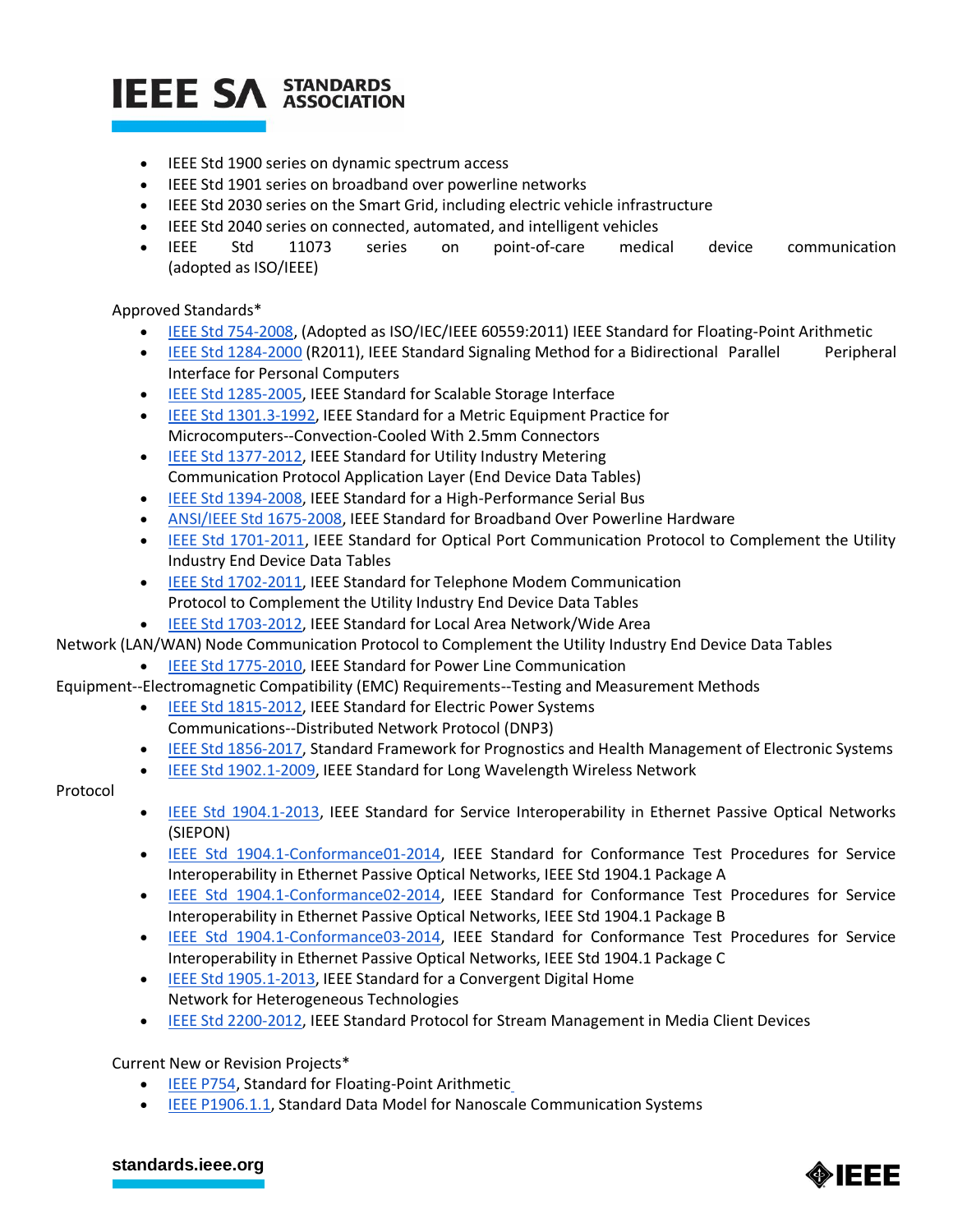# **IEEE SA STANDARDS**

- [IEEE P1912,](http://standards.ieee.org/develop/project/1912.html) Standard for Privacy and Security Architecture for Consumer Wireless Devices
- [IEEE P1931.1,](http://standards.ieee.org/develop/project/1931.1.html) Standard for an Architectural Framework for Real-time Onsite Operations Facilitation (ROOF) for the Internet of Things
- [IEEE P1934,](https://standards.ieee.org/develop/project/1934.html) Draft Standard for Adoption of OpenFog Reference Architecture for Fog Computing
- [IEEE P1935,](https://standards.ieee.org/develop/project/1935.html) Standard for Edge/Fog Manageability and Orchestration
- [IEEE P2301,](http://standards.ieee.org/develop/project/2301.html) Guide for Cloud Portability and Interoperability Profiles (CPIP)
- [IEEE P2302,](http://standards.ieee.org/develop/project/2302.html) Standard for Intercloud Interoperability and Federation (SIIF)
- [IEEE P2303,](http://standards.ieee.org/develop/project/2303.html) Standard for Adaptive Management of Cloud Computing Environments
- **[IEEE P2413,](http://standards.ieee.org/develop/project/2413.html) Standard for an Architectural Framework for the Internet of Things**
- **[IEEE P2557,](http://standards.ieee.org/develop/project/2557.html) Standard for Ambient Genetics Frameworks**
- **[IEEE P2558,](http://standards.ieee.org/develop/project/2558.html) Standard for Ambient Objects**
- **[IEEE P2668,](http://standards.ieee.org/develop/project/2668.html) Standard for Maturity Index of Internet-of-things: Evaluation, Grading and Ranking**
- [IEC/IEEE P62704-4,](http://standards.ieee.org/develop/project/62704-4.html) Standard for Determining the Peak Spatial-Average Specific Absorption Rate (SAR) in the Human Body from Wireless Communications Devices, 30 MHz-6 GHz: General Requirements for Using the Finite Element Method (FEM) for SAR Calculations and Specific Requirements for Modeling Vehicle-Mounted Antennas and Personal Wireless Devices

Pre-standardization Industry Connections Activities

IC12-003, IEEE Intercloud Testbed

\**Draft standards projects, once approved, are often revised and/or used as the base for new projects. The status of these projects is updated periodically. For the most up-to-date status, please see the following link: [<https://standards.ieee.org/project/index.html](https://standards.ieee.org/project/index.html)*>